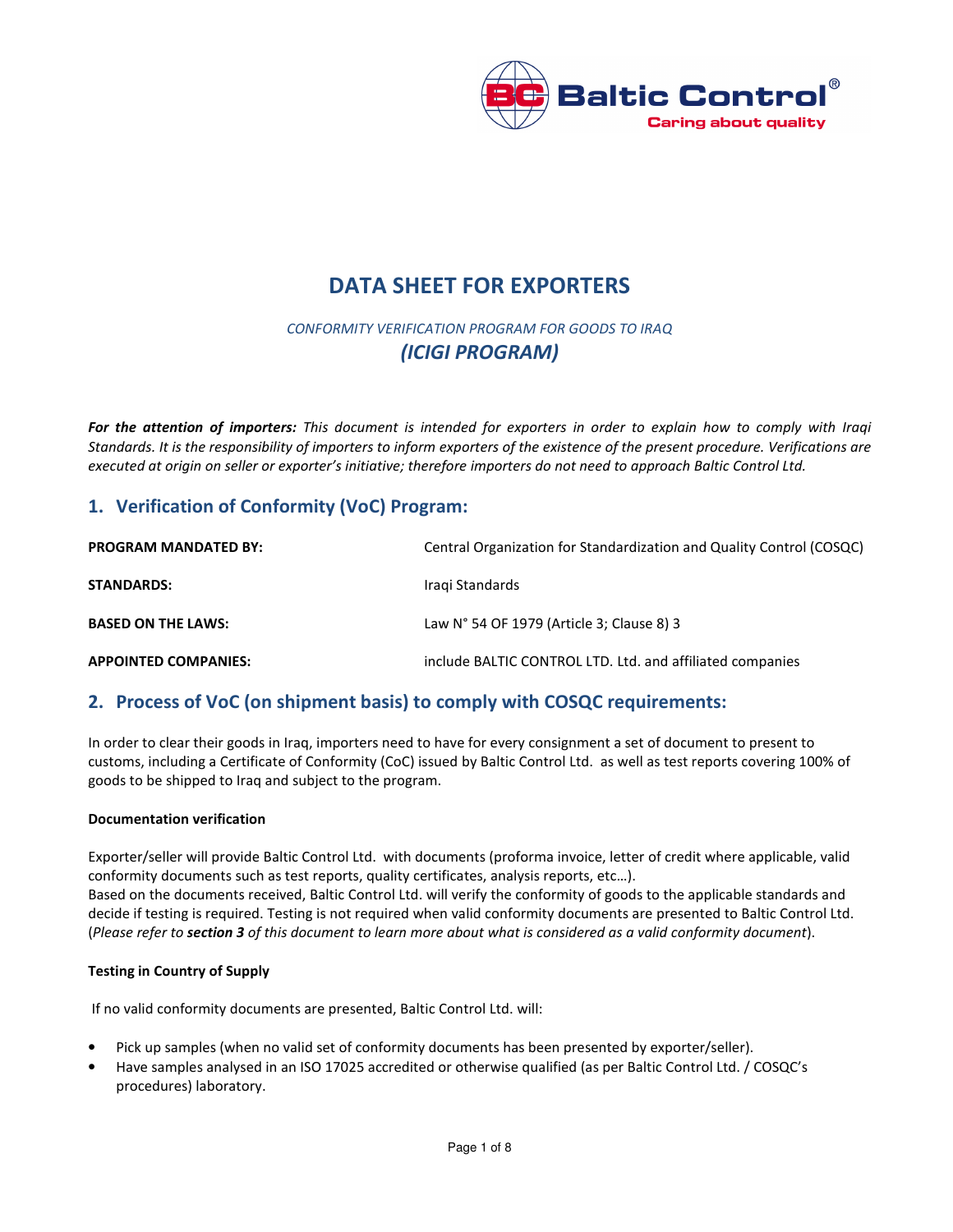

#### Inspection in Country of Supply

- Physically inspect the goods and/or supervise the container loading, if required.
- Seal the containers (for FCL), if required.

#### Issuance of Certificate of CoC

• Issuance of Certificate of Conformity (CoC) if the exporter/seller meets the requirements. If not Baltic Control Ltd. will issue Non Conformity Report (NCR).

#### Control at Iraqi Border Points

Baltic Control Ltd. will:

- Verify the authenticity of the CoC.
- Check the consistency between the CoC and import documentation.
- Visually check if goods presented correspond to CoC.
- Stamp of Relaease which will be provided together with the CoC to Customs in order to clear the shipment.

## 3. Detailed information on requirements of documentation

#### Exporters must submit to Baltic Control Ltd the following documents:

• Valid Conformity Documents, such as test reports, quality certificates and analysis reports (if available, if not Baltic Control Ltd. will arrange for the necessary tests to be performed).

#### A conformity document is valid when:

- o It has been issued by an ISO 17025 accredited laboratory.
- o We can establish traceability between the conformity document and the goods of the consignment.
- $\circ$  It covers the exact same production, meaning same batch, as the goods of the consignment.
- o It covers strictly 100% of the products of the consignment.
- o It is in compliance with Iraqi Standards requirements.
- B/L AWB or Road Consignment Note
- Letter of Credit (where applicable)
- Commercial Invoice
- Packing List
- IQS Standard if available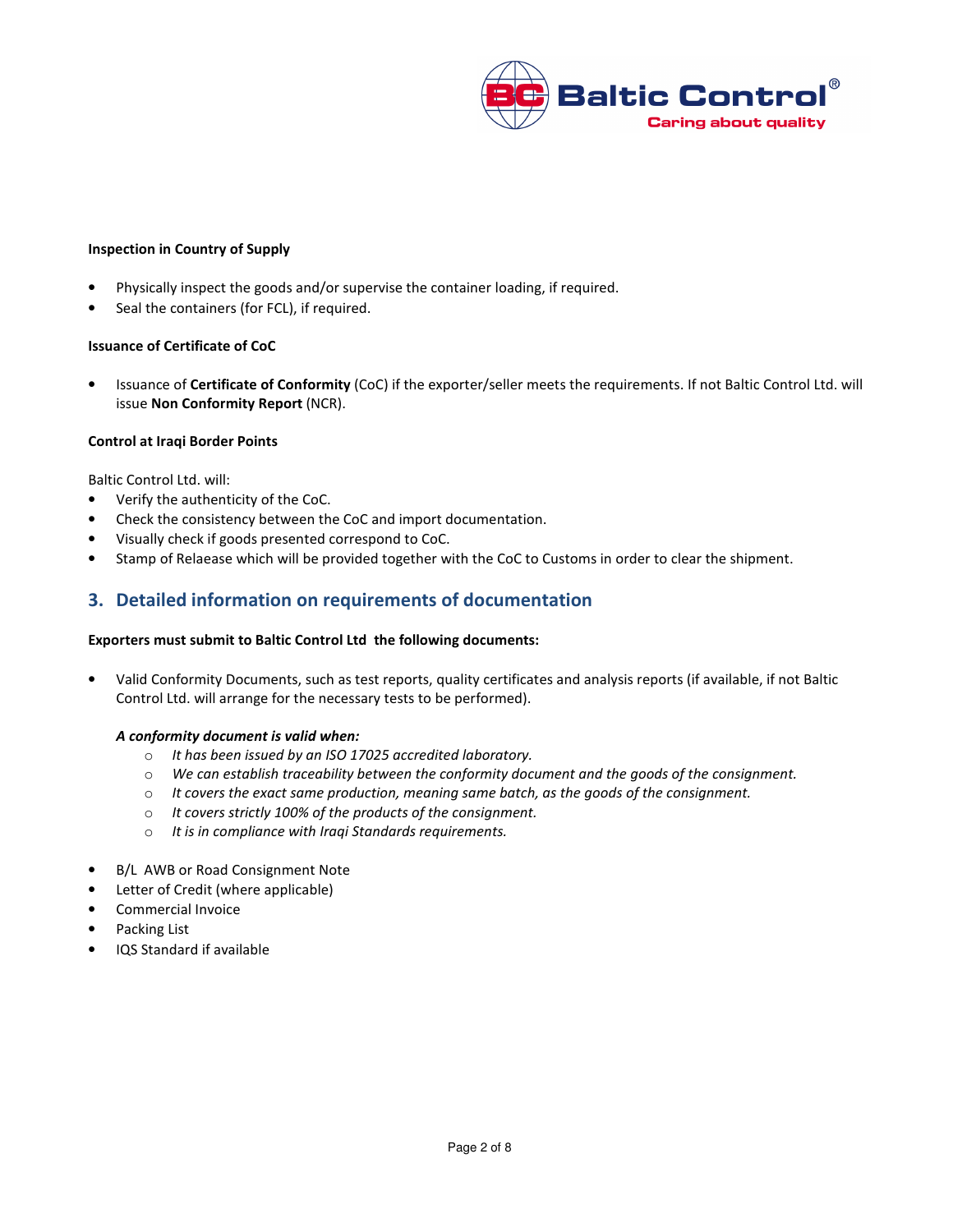

#### Exporter must submit to Baltic Control Ltd. the following information:

- Method of Shipment
- Port of entry in Iraq
- Quantity of goods
- Value of goods
- Country of manufacture
- Name and address of importer and exporter
- Goods Description (design/brand/model)
- List of production date and expiry date for food products

## 4. Products subject to the ICIGI program:

Please refer to our Product List Sheet to get more details, it is available at: www.balticcontrol.com

| <b>Products Category</b>                  | <b>Description</b>                                                                                                                                                                                                                                                                                                                                                                                                                                                                                                                                                                                                                         |
|-------------------------------------------|--------------------------------------------------------------------------------------------------------------------------------------------------------------------------------------------------------------------------------------------------------------------------------------------------------------------------------------------------------------------------------------------------------------------------------------------------------------------------------------------------------------------------------------------------------------------------------------------------------------------------------------------|
| <b>TOYS</b>                               | Children toys – Wax crayons – Water colours – Modelling clay                                                                                                                                                                                                                                                                                                                                                                                                                                                                                                                                                                               |
| <b>ELECTRICAL AND ELECTRONIC PRODUCTS</b> | Electrical and electronic household appliances - Electrical<br>installation accessories for household purposes (switches,<br>plugs, socket-outlets, adaptor, cord extension set) - Batteries<br>(lead-acid Batteries, dry primary batteries) - Lamps for<br>household purposes (fluorescent lamps, tungsten lamps,<br>energy saving lamps) - Power electric cables (PVC insulated)<br>Household Luminaries and their components (starter, ballast)<br>- Heating elements and thermostat for household electric<br>storage water heaters. Telephone cables – Evaporative air<br>coolers and their electrical components (motor, water pump) |
| <b>VEHICLES, TIRES AND PARTS</b>          | Safety glasses for vehicles - Tires and tubes for different cars,<br>trucks, trailers, buses, bicycles, motorcycles                                                                                                                                                                                                                                                                                                                                                                                                                                                                                                                        |
| <b>CONSTRUCTION PRODUCTS</b>              | Cement – Galvanized plates – Aluminium alloys –bars,<br>extruded round tubes and sections for general engineering<br>purposes - Carbon steel bars for the reinforcement of<br>concrete - Structural steel - Welded fabric steel for the<br>reinforcement of concrete - Galvanized Carbon steel and<br>ductile iron pipes and their fittings - Clay building bricks -<br>Water taps and valves (Draw-off taps and stop valves for<br>water services, and mixing valves) – Plastic pipes, fittings,<br>accessories and joints                                                                                                                |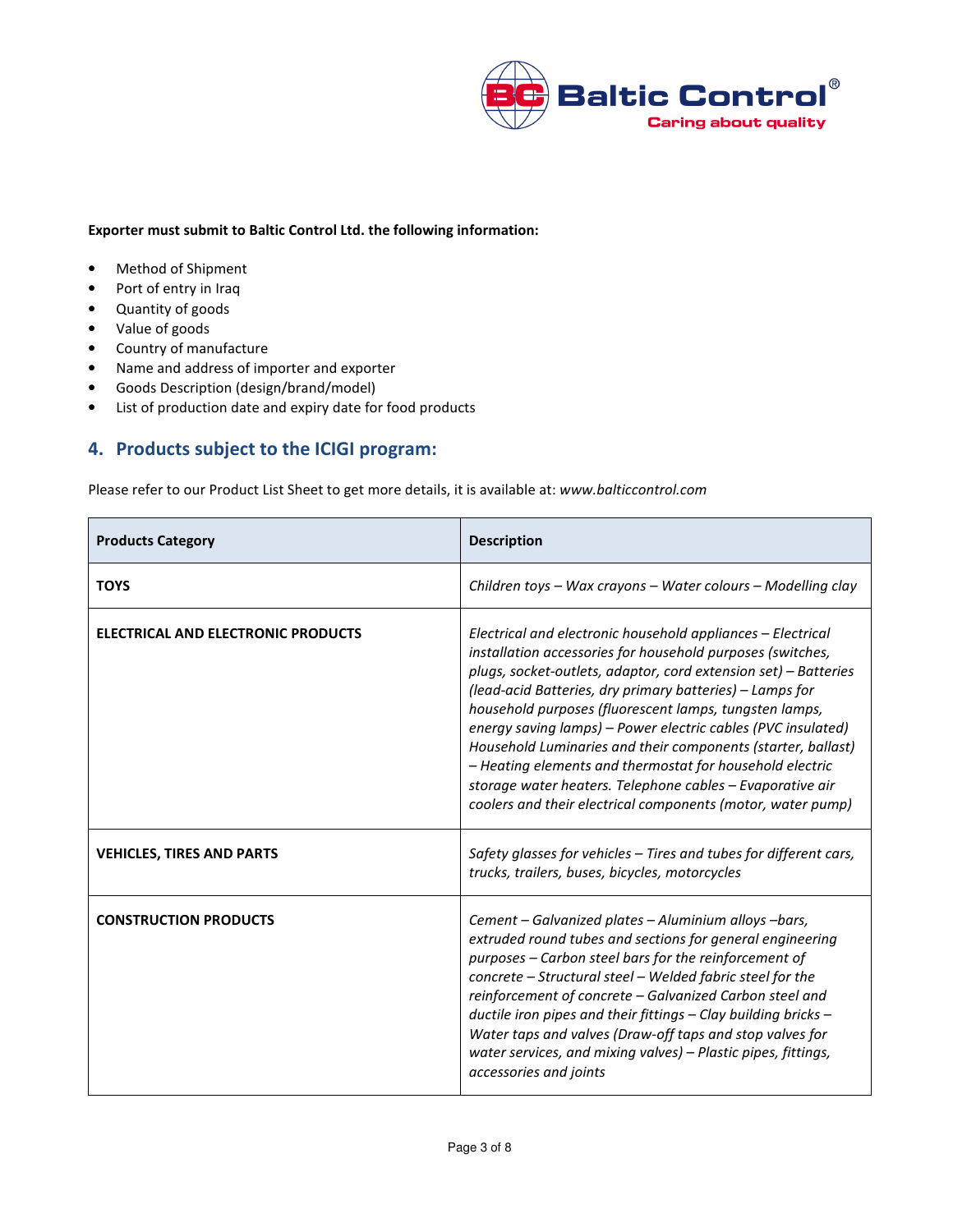

| <b>Products Category</b>                                                  | <b>Description</b>                                                                                                                                                                                                                                                                                                                                                                                                                                                                                                                                                                                                                                                                                                                                                              |
|---------------------------------------------------------------------------|---------------------------------------------------------------------------------------------------------------------------------------------------------------------------------------------------------------------------------------------------------------------------------------------------------------------------------------------------------------------------------------------------------------------------------------------------------------------------------------------------------------------------------------------------------------------------------------------------------------------------------------------------------------------------------------------------------------------------------------------------------------------------------|
| <b>FOOD AND TOBACCO PRODUCTS</b>                                          | Dairy and dairy products - Fat and oil - Meats/fish/poultry<br>and their products (fresh, chilled or frozen) - Beverage and<br>concentrated, juice, honey, jams and marmalades - Food<br>additives - Canned food product - Dry food products - Water<br>bottled - All other food products (except fresh vegetables and<br>fruits) - Cigarettes, cigars, meassel                                                                                                                                                                                                                                                                                                                                                                                                                 |
| <b>CEREALS</b>                                                            | Corn, white maize, Wheat, Soybeans, malt extract, Barley<br>extract                                                                                                                                                                                                                                                                                                                                                                                                                                                                                                                                                                                                                                                                                                             |
| <b>COSMETICS, PERSONAL HYGIENE PRODUCTS AND</b><br><b>CLEANING AGENTS</b> | Cosmetics (all kinds) - Toothpaste, tooth powder ; shaving<br>cream and foam - Household Detergent powder (High foam,<br>for automatic machine) - Household liquid detergent and<br>cleaning pastes - Toilet soap, baby soap, and liquid soap - Air<br>freshener (all kinds) - Baby diapers and elderly diapers -<br>Sanitary napkin - Facial tissues (all kinds including kitchen<br>towels, wet and odorized tissues and toilet tissues) -<br>Toothbrushes - Cloth softener - Cleaners for carpet, floor,<br>oven, glass - Cleaning compound for toilet bowels solid and<br>liquid - Sodium hypochlorite solution - Calcium hypochlorite<br>and chlorinated lime - Razor blades and disposable shaving<br>systems - Pipeline cleaning compound - Alkaline - Essential<br>oils |
| <b>HOUSEHOLD HARWARE</b>                                                  | Safety matches - Plastic and rubber erasers - Pencils -<br>Wooden colour pencils - Pencils sharpener - Hoses                                                                                                                                                                                                                                                                                                                                                                                                                                                                                                                                                                                                                                                                    |
| <b>KITCHENWARE</b>                                                        | Paper plates and cups and paper drinking straw - Disposable<br>plastic cups, plates and containers - Plastic drinking straws -<br>Plastic table utensils and cutlery - Aluminium table cutlery -<br>Stainless steel and silver plated table cutlery - Aluminium foils<br>catering containers - Aluminium foil and flexible laminated for<br>wrapping food products and pharmaceutical - Metal<br>containers for food - Metallic cookware, kettles, teapots, and<br>serving utensils (coated and non coated) - Porcelain<br>tableware - Plastic containers for food material                                                                                                                                                                                                     |
| <b>CHEMICALS</b>                                                          | Oil paints (all kinds) - Automobile paint/putty/polish/clear -<br>Paint thinner - Interior Epoxy paint for drink water trucks -<br>Emulsion paint (acrylic and P.V.A), plastic paint                                                                                                                                                                                                                                                                                                                                                                                                                                                                                                                                                                                            |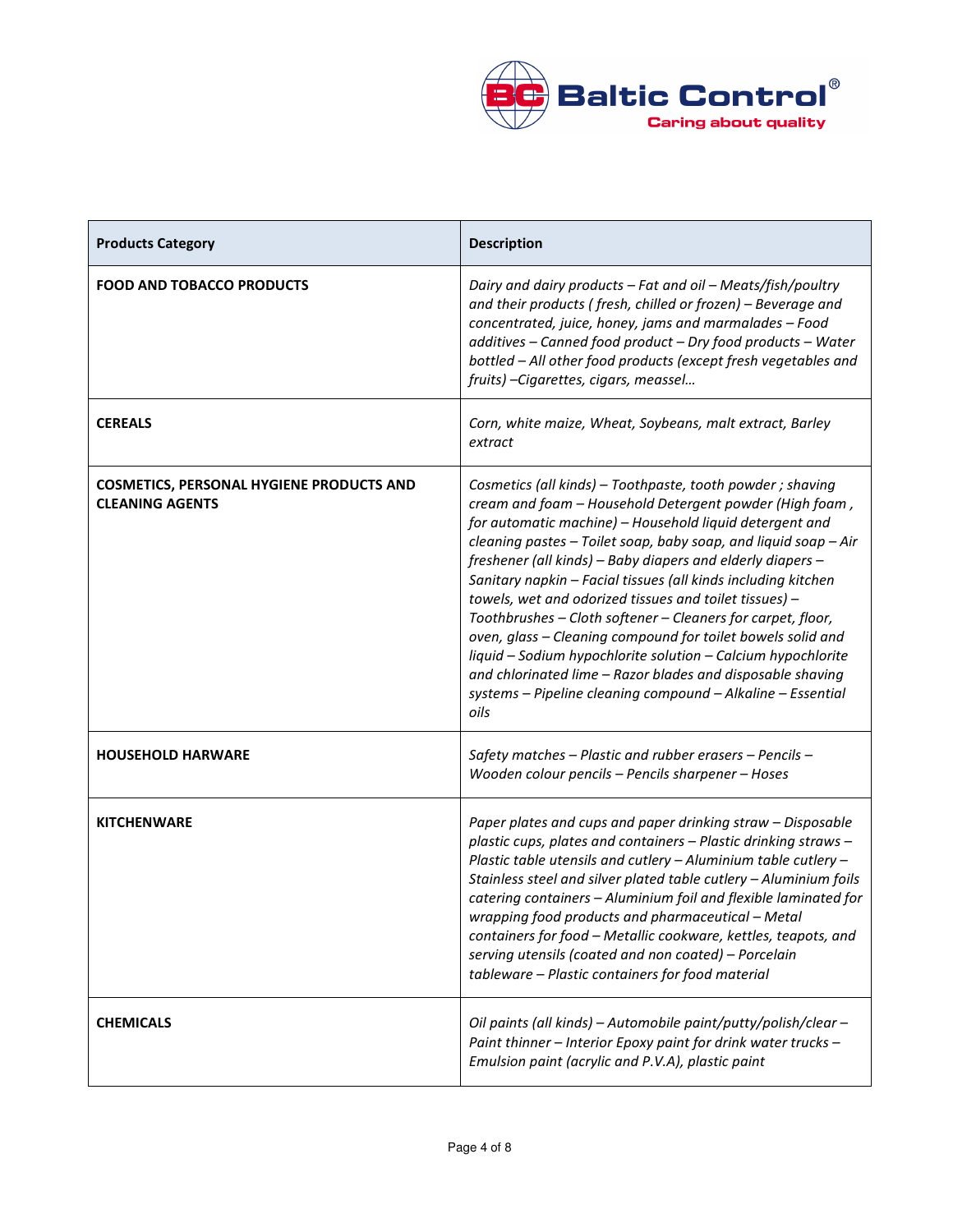

| <b>Products Category</b>                 | <b>Description</b>                                                                                                                         |
|------------------------------------------|--------------------------------------------------------------------------------------------------------------------------------------------|
| <b>TEXTILE</b>                           | $Socks$ – Underwear –                                                                                                                      |
| <b>HOUSEHOLD BURNING FUEL APPLIANCES</b> | Domestic LPG cooking appliances and water heaters -<br>Paraffin space heating and cooking appliances and water<br>heaters for domestic use |
| <b>OTHERS</b>                            | All kinds of metallic cans and metallic covers                                                                                             |

## 5. Products exempted from the ICIGI program:

All the products not mentioned on the above list.

### 6. Prohibited products:

- Genetic Modified Products (GMO)
- Specified banned products please ask for further information
- Used Products
- Japanese Food products
- Used Products
- Medical/Pharmaceutical Products
- Non compliant goods

## 7. Special requirements:

Labelling requirements:

The following information should be written in Arabic Instruction Manuals and instructions for use

- o Marking of warnings
- o Marking of product name
- o Ingredients
- o Country of origin

Abbreviation of country of origin marking is acceptable only for the following countries:

- o HKJ: Hashemite Kingdom of Jordan
- o PRC: People's Republic of China
- o UK: United Kingdom of Great Britain and Northern Ireland
- o UA: Ukraine
- o US: United States of America
- o KSA: Kingdom of Saudi Arabia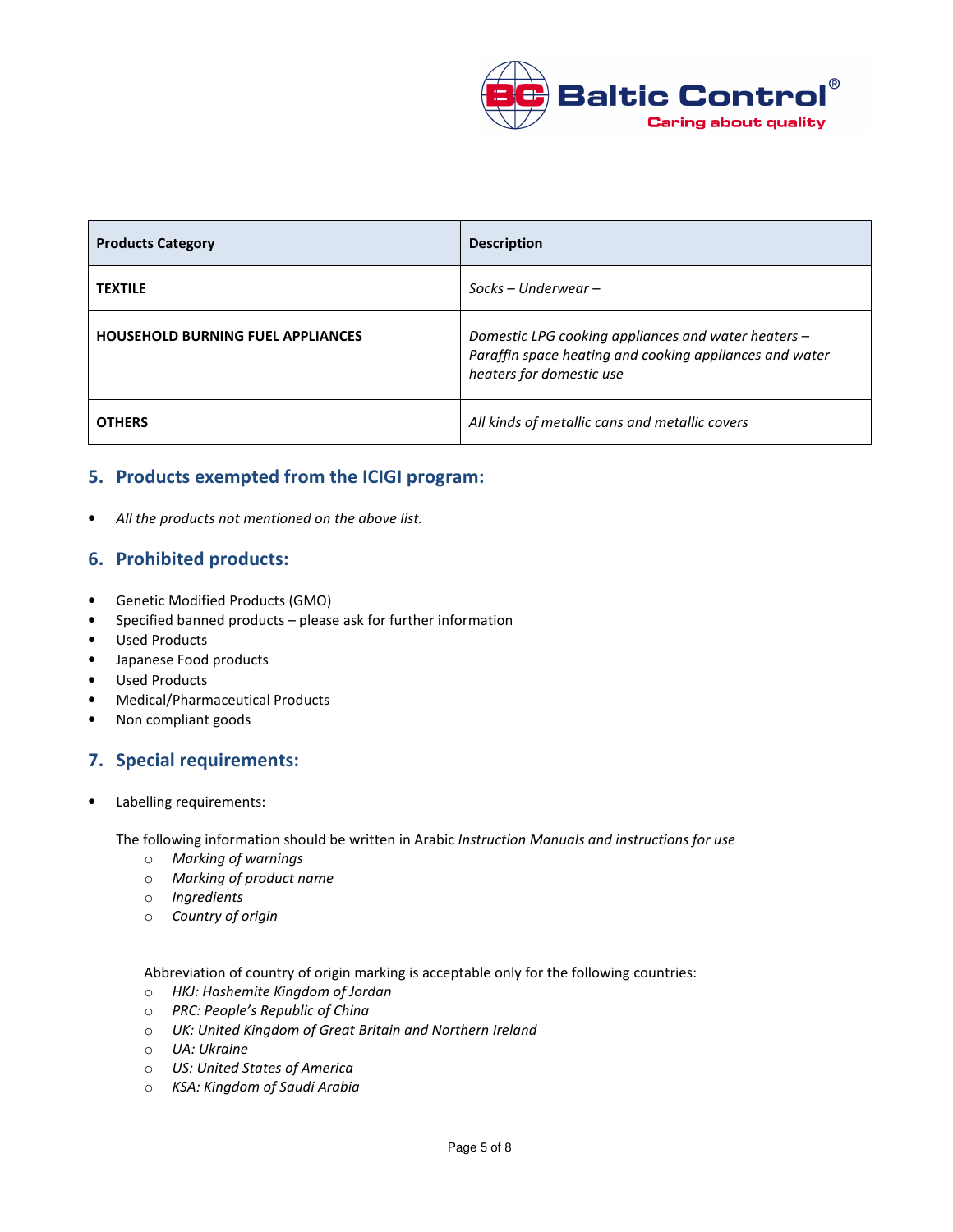

- o UAE: United Arab Emirates
- o KW: Kuwait
- o Any other abbreviations shall be approved by COSQC

### 8. Fees paid by exporter

Table 1. Fees for Issuance of Certificate of Conformity or Non Conformity Report in USD\*

| Declared value of the shipment ** | <b>Applicable fees</b>                   | <b>Minimum fees</b> | <b>Maximum fees</b> |  |
|-----------------------------------|------------------------------------------|---------------------|---------------------|--|
| Up to 80,000                      | 300                                      | 300                 | 300                 |  |
| 80,001 to 200,000                 | $300 + 0.4\%$ of the<br>shipment value   | 300                 | 780                 |  |
| 200,001 to 1,000,000              | $780 + 0.3%$ of the<br>shipment value    | 780                 | 3,180               |  |
| More than 1,000,000               | $3,180 + 0.15%$ of<br>the shipment value | 3,180               | 3,180 and higher    |  |

\* Above mentioned fees are net of any duties and taxes

\*\* "Declared value of the shipment" is the value of the goods without Customs fees nor the insurance nor the freight charges

#### For exporters: the fees mentioned in table 1 do not include the following:

- Laboratory testing fees
- Forwarding of samples
- If required supervision of loading
- If required sealing of containers
- if goods not available at time of inspection arranged by exporter
- Courier costs
- Bank/currency transfer charges
- Re-inspection
- Inspection fees at Iraqi border points (see below)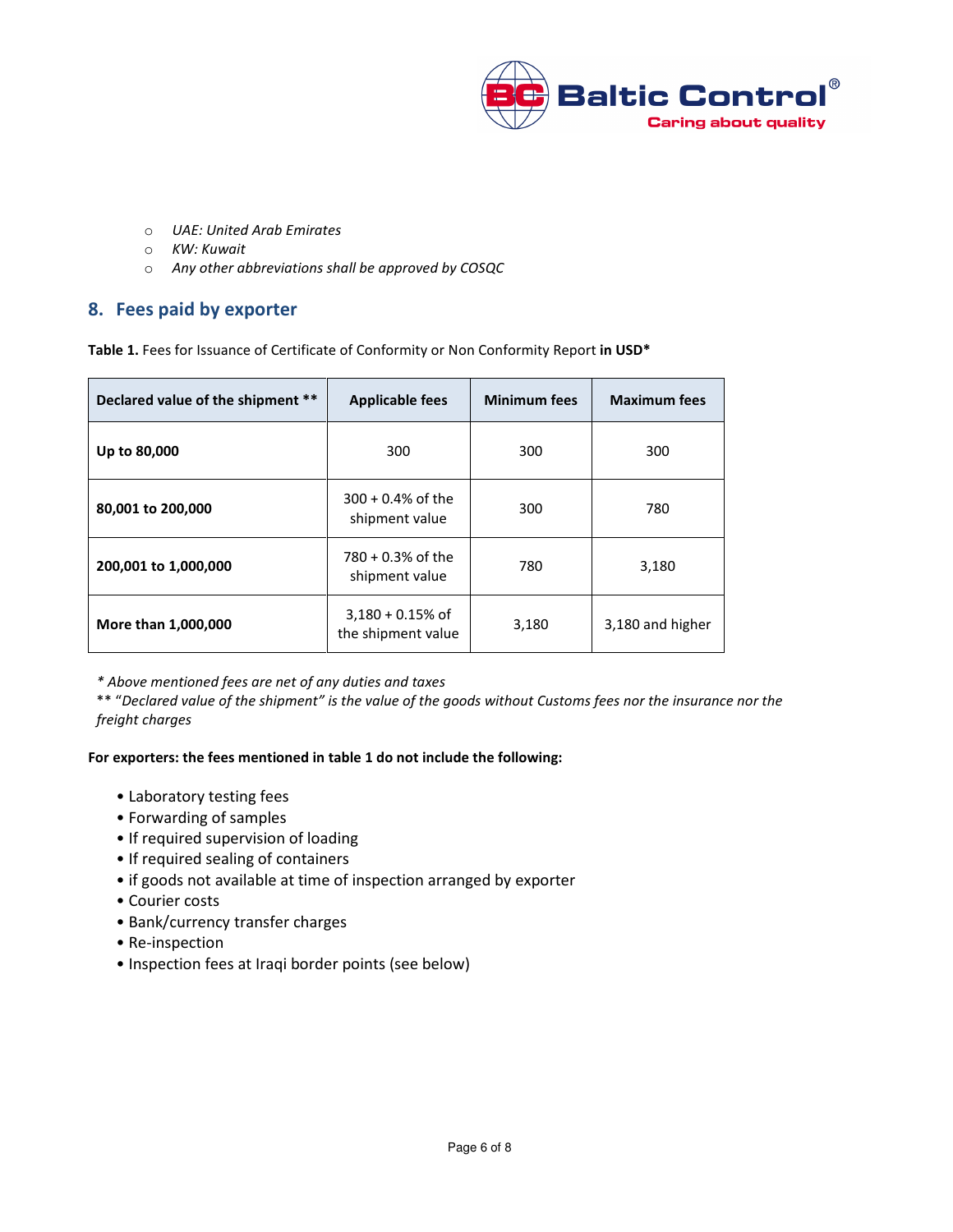

#### Table 2. Fees for inspection at Iraqi border points in USD\*

| Declared value of truck or container or air cargo ** | Applicable fees per truck or container or air cargo |  |  |
|------------------------------------------------------|-----------------------------------------------------|--|--|
| Up to 5,000                                          | 50                                                  |  |  |
| 5,001 to 10,000                                      | 75                                                  |  |  |

| Declared value of truck or container or air cargo ** | Applicable fees per truck or container or air cargo |
|------------------------------------------------------|-----------------------------------------------------|
| <b>More than 10,000</b>                              | 100                                                 |
| <b>Applicable fees for Sea Bulk (Commodities)</b>    | 250 per cargo                                       |

\* Above mentioned fees are net of any duties and taxes

\*\* "Declared value of the truck or container or air cargo" is the value of the goods without Customs fees nor the insurance nor the freight charges

## 9. Conditions:

- Costs of the inspections, sealing, analysis and/or certification are borne by the exporter/seller and are quoted at the time of nomination.
- All costs incurred for presenting the goods for inspection, such as unpacking, handling, repacking, are borne by the exporter/seller.
- If the goods do not conform to the requirements, fees for physical inspection, testing and Non Conformity Report issuance remain due to Baltic Control Ltd..
- This program is subject to the Terms and Conditions available at www.balticcontrol.com